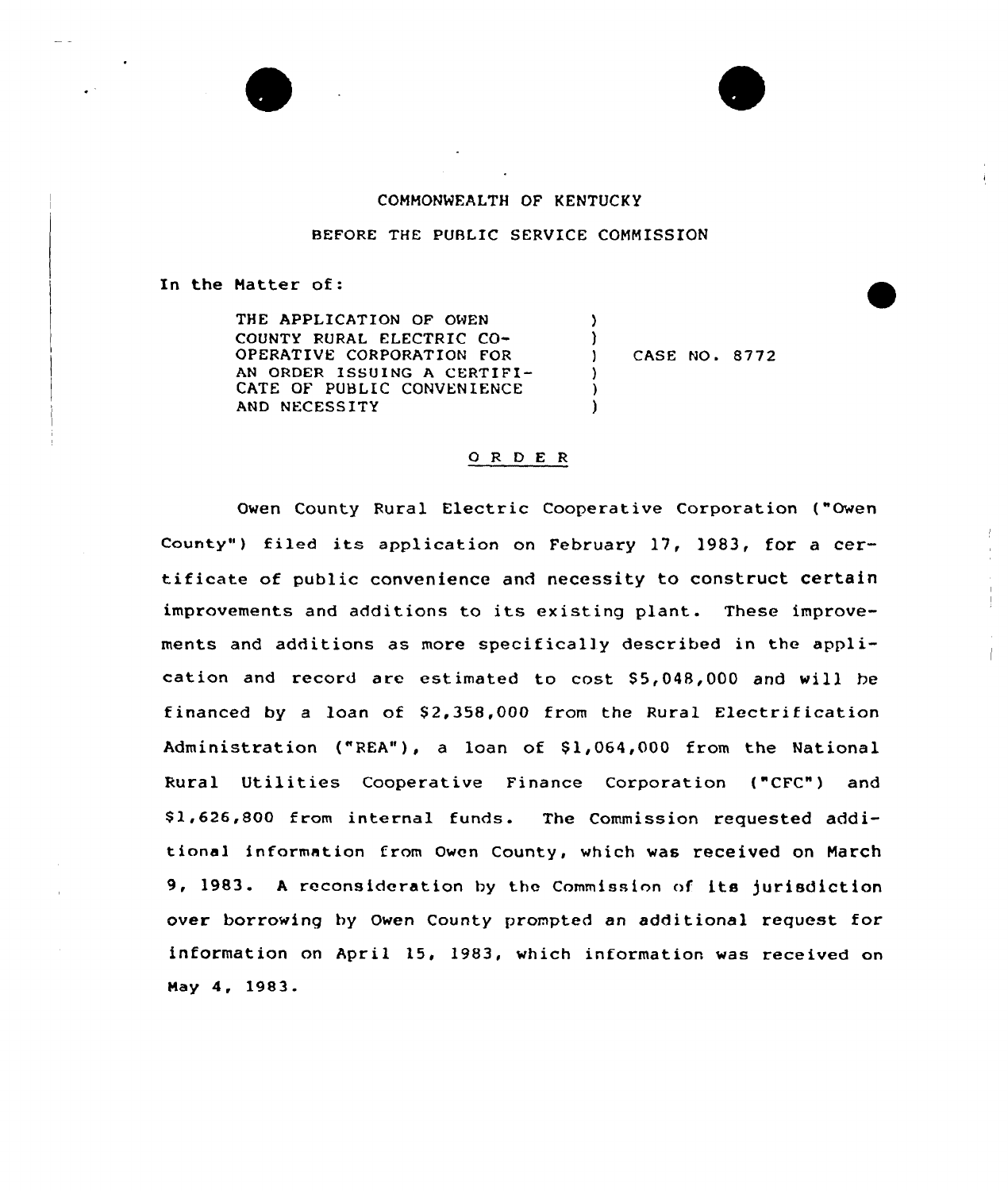The Public Service Commission, after consideration of the application and all evidence of record and being advised, is of the opinion and finds that:

l. Owen County is seeking to borrow funds from the REA. On November 12, l982, the Franklin Circuit Court issued its opinion in West Kentucky RECC v. Energy Regulatory Commission. Therein, the Court held that the Commission had no authority to approve or disapprove borrowings from the REA since the REA is an agency of the federal government and KRS 278.300(10) exempts such borrowing from Commission regulation. Accordingly, the Commission takes no action on the REA portion of Oven County's proposed borrowing.

2. Public convenience and necessity require the construction by Owen County of the improvements and additions to its existing plant as described in the application and record, and that <sup>a</sup> certificate be granted.

3. The proposed borrowing from CFC is for lawful objects within the corporate purposes of Oven County, is necessary and appropriate for and consistent with the proper performance by Owen County of its service to the public, and will not impair its ability to perform that service.

IT IS THEREFORE ORDERED that Owen County be and it hereby is granted <sup>a</sup> certificate of convenience and necessity to proceed with the construction as set forth in the application and record.